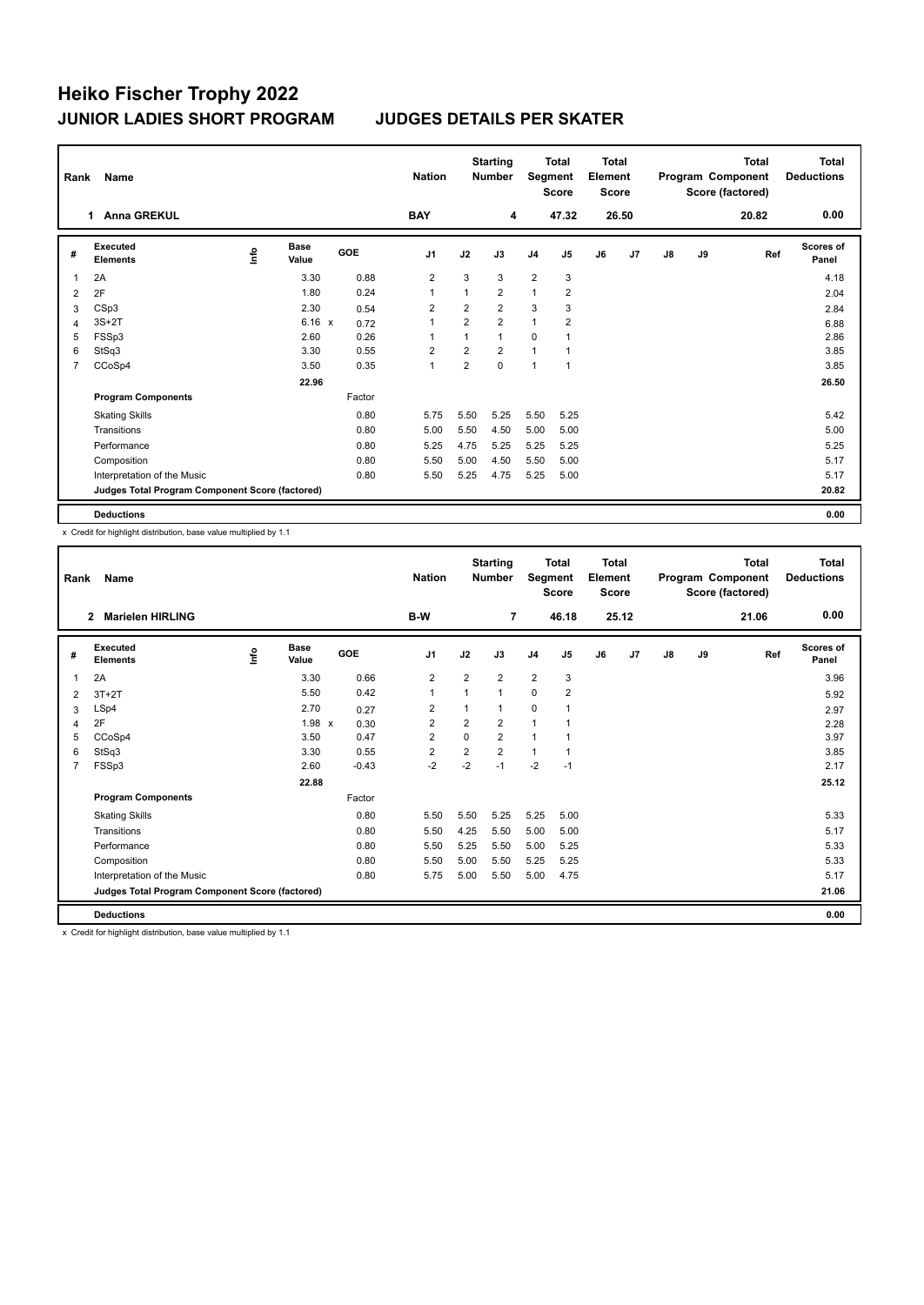| Rank           | Name                                            |      |                      |         | <b>Nation</b>  |                | <b>Starting</b><br><b>Number</b> | Segment        | <b>Total</b><br><b>Score</b> | Total<br>Element<br><b>Score</b> |       |    |    | <b>Total</b><br>Program Component<br>Score (factored) | Total<br><b>Deductions</b> |
|----------------|-------------------------------------------------|------|----------------------|---------|----------------|----------------|----------------------------------|----------------|------------------------------|----------------------------------|-------|----|----|-------------------------------------------------------|----------------------------|
|                | Kama SCHELEWSKI<br>3                            |      |                      |         | <b>NRW</b>     |                | 6                                |                | 39.51                        |                                  | 21.03 |    |    | 18.48                                                 | 0.00                       |
| #              | <b>Executed</b><br><b>Elements</b>              | ١nfo | <b>Base</b><br>Value | GOE     | J <sub>1</sub> | J2             | J3                               | J <sub>4</sub> | J5                           | J6                               | J7    | J8 | J9 | Ref                                                   | Scores of<br>Panel         |
| 1              | 2A                                              |      | 3.30                 | $-0.99$ | $-3$           | $-3$           | $-4$                             | $-3$           | $-3$                         |                                  |       |    |    |                                                       | 2.31                       |
| 2              | $3T+2T$                                         |      | 5.50                 | $-0.98$ | $-3$           | $-2$           | $-3$                             | $-2$           | $-2$                         |                                  |       |    |    |                                                       | 4.52                       |
| 3              | CCoSp4                                          |      | 3.50                 | 0.23    | 1              | 0              | 0                                | 1              |                              |                                  |       |    |    |                                                       | 3.73                       |
| 4              | 2F                                              |      | 1.98 x               | 0.18    | 1              | $\mathbf{1}$   | $\overline{2}$                   | 1              |                              |                                  |       |    |    |                                                       | 2.16                       |
| 5              | FSSp4                                           |      | 3.00                 | $-0.10$ | $-1$           | $-1$           | $\mathbf{1}$                     | 0              | 0                            |                                  |       |    |    |                                                       | 2.90                       |
| 6              | StSq2                                           |      | 2.60                 | 0.17    | $\Omega$       | $\Omega$       | 1                                | 1              |                              |                                  |       |    |    |                                                       | 2.77                       |
| $\overline{7}$ | LSp3                                            |      | 2.40                 | 0.24    | $\overline{1}$ | $\overline{1}$ | 1                                | 1              | $\overline{1}$               |                                  |       |    |    |                                                       | 2.64                       |
|                |                                                 |      | 22.28                |         |                |                |                                  |                |                              |                                  |       |    |    |                                                       | 21.03                      |
|                | <b>Program Components</b>                       |      |                      | Factor  |                |                |                                  |                |                              |                                  |       |    |    |                                                       |                            |
|                | <b>Skating Skills</b>                           |      |                      | 0.80    | 4.75           | 4.50           | 4.75                             | 5.00           | 4.25                         |                                  |       |    |    |                                                       | 4.67                       |
|                | Transitions                                     |      |                      | 0.80    | 4.25           | 4.75           | 4.75                             | 4.75           | 4.50                         |                                  |       |    |    |                                                       | 4.67                       |
|                | Performance                                     |      |                      | 0.80    | 4.50           | 4.25           | 4.75                             | 5.00           | 4.25                         |                                  |       |    |    |                                                       | 4.50                       |
|                | Composition                                     |      |                      | 0.80    | 4.50           | 4.50           | 4.50                             | 5.25           | 4.50                         |                                  |       |    |    |                                                       | 4.50                       |
|                | Interpretation of the Music                     |      |                      | 0.80    | 4.75           | 4.50           | 5.00                             | 5.00           | 4.25                         |                                  |       |    |    |                                                       | 4.75                       |
|                | Judges Total Program Component Score (factored) |      |                      |         |                |                |                                  |                |                              |                                  |       |    |    |                                                       | 18.48                      |
|                | <b>Deductions</b>                               |      |                      |         |                |                |                                  |                |                              |                                  |       |    |    |                                                       | 0.00                       |

x Credit for highlight distribution, base value multiplied by 1.1

| Rank           | Name                                            |      |                      |         | <b>Nation</b>  |          | <b>Starting</b><br><b>Number</b> |                | Total<br>Segment<br><b>Score</b> | Total<br>Element<br><b>Score</b> |       |    |    | Total<br>Program Component<br>Score (factored) | <b>Total</b><br><b>Deductions</b> |
|----------------|-------------------------------------------------|------|----------------------|---------|----------------|----------|----------------------------------|----------------|----------------------------------|----------------------------------|-------|----|----|------------------------------------------------|-----------------------------------|
|                | Elena PAPADOPOULOU<br>4                         |      |                      |         | <b>BAY</b>     |          | 3                                |                | 38.30                            |                                  | 20.76 |    |    | 17.54                                          | 0.00                              |
| #              | Executed<br><b>Elements</b>                     | lnfo | <b>Base</b><br>Value | GOE     | J <sub>1</sub> | J2       | J3                               | J <sub>4</sub> | J5                               | J6                               | J7    | J8 | J9 | Ref                                            | Scores of<br>Panel                |
| -1             | 2A                                              |      | 3.30                 | 0.22    | 1              | 1        | $-1$                             | 0              | $\mathbf{1}$                     |                                  |       |    |    |                                                | 3.52                              |
| 2              | $3T+2T$                                         |      | 5.50                 | $-0.84$ | $-2$           | $-2$     | $-3$                             | $-2$           | $-1$                             |                                  |       |    |    |                                                | 4.66                              |
| 3              | CCoSp4                                          |      | 3.50                 | 0.35    | $\mathbf{1}$   | $\Omega$ | $\mathbf{1}$                     | $\mathbf{1}$   | 1                                |                                  |       |    |    |                                                | 3.85                              |
| 4              | StSq2                                           |      | 2.60                 | 0.26    | 1              |          | 1                                | 0              |                                  |                                  |       |    |    |                                                | 2.86                              |
| 5              | FSSp2                                           |      | 2.30                 | 0.00    | $\Omega$       | $\Omega$ | $\Omega$                         | $-1$           | $\Omega$                         |                                  |       |    |    |                                                | 2.30                              |
| 6              | 2F                                              |      | $1.98 \times$        | $-0.18$ | $-1$           | $-1$     | $-1$                             | $-1$           | 0                                |                                  |       |    |    |                                                | 1.80                              |
| $\overline{7}$ | LSp2                                            |      | 1.90                 | $-0.13$ | $-1$           | $-1$     | $-1$                             | 0              | 0                                |                                  |       |    |    |                                                | 1.77                              |
|                |                                                 |      | 21.08                |         |                |          |                                  |                |                                  |                                  |       |    |    |                                                | 20.76                             |
|                | <b>Program Components</b>                       |      |                      | Factor  |                |          |                                  |                |                                  |                                  |       |    |    |                                                |                                   |
|                | <b>Skating Skills</b>                           |      |                      | 0.80    | 4.25           | 4.50     | 4.00                             | 4.50           | 4.25                             |                                  |       |    |    |                                                | 4.33                              |
|                | Transitions                                     |      |                      | 0.80    | 4.00           | 4.75     | 4.50                             | 4.00           | 4.25                             |                                  |       |    |    |                                                | 4.25                              |
|                | Performance                                     |      |                      | 0.80    | 4.25           | 4.75     | 4.50                             | 4.25           | 4.50                             |                                  |       |    |    |                                                | 4.42                              |
|                | Composition                                     |      |                      | 0.80    | 4.25           | 4.25     | 4.75                             | 4.50           | 4.50                             |                                  |       |    |    |                                                | 4.42                              |
|                | Interpretation of the Music                     |      |                      | 0.80    | 4.50           | 4.50     | 4.50                             | 4.00           | 4.75                             |                                  |       |    |    |                                                | 4.50                              |
|                | Judges Total Program Component Score (factored) |      |                      |         |                |          |                                  |                |                                  |                                  |       |    |    |                                                | 17.54                             |
|                | <b>Deductions</b>                               |      |                      |         |                |          |                                  |                |                                  |                                  |       |    |    |                                                | 0.00                              |

x Credit for highlight distribution, base value multiplied by 1.1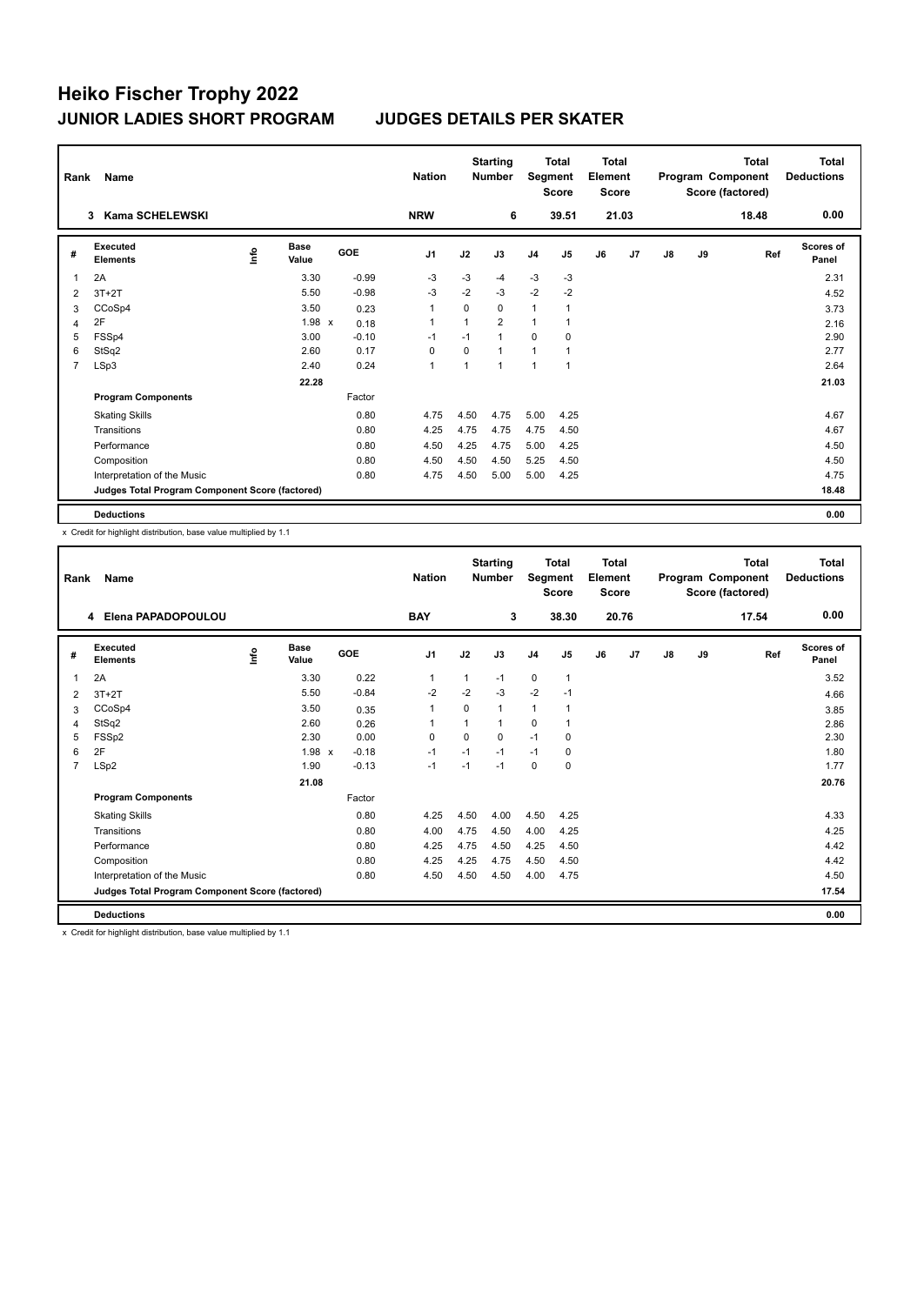|                | Name<br>Rank                                    |      |                      |            | <b>Nation</b>  |                | <b>Starting</b><br><b>Number</b> |                | <b>Total</b><br>Segment<br><b>Score</b> | <b>Total</b><br>Element<br><b>Score</b> |                |               |    | <b>Total</b><br>Program Component<br>Score (factored) | <b>Total</b><br><b>Deductions</b> |
|----------------|-------------------------------------------------|------|----------------------|------------|----------------|----------------|----------------------------------|----------------|-----------------------------------------|-----------------------------------------|----------------|---------------|----|-------------------------------------------------------|-----------------------------------|
|                | 5 Ina JUNGMANN                                  |      |                      |            | <b>NRW</b>     |                | 5                                |                | 37.71                                   |                                         | 18.83          |               |    | 19.88                                                 | $-1.00$                           |
| #              | Executed<br><b>Elements</b>                     | Info | <b>Base</b><br>Value | <b>GOE</b> | J <sub>1</sub> | J2             | J3                               | J <sub>4</sub> | J <sub>5</sub>                          | J6                                      | J <sub>7</sub> | $\mathsf{J}8$ | J9 | Ref                                                   | Scores of<br>Panel                |
| 1              | 2A                                              |      | 3.30                 | 0.55       | 2              | $\overline{2}$ | $\overline{2}$                   | $\mathbf{1}$   | $\mathbf{1}$                            |                                         |                |               |    |                                                       | 3.85                              |
| 2              | 3T<<+COMBO                                      | <<   | 1.30                 | $-0.65$    | $-5$           | $-5$           | $-5$                             | $-5$           | $-5$                                    |                                         |                |               |    |                                                       | 0.65                              |
| 3              | FSSp3                                           |      | 2.60                 | 0.26       | 2              | 1              | $\mathbf{1}$                     | $\mathbf{1}$   | 1                                       |                                         |                |               |    |                                                       | 2.86                              |
| 4              | 2F                                              |      | 1.98 x               | 0.36       | $\overline{2}$ | 3              | 3                                | $\mathbf{1}$   | 1                                       |                                         |                |               |    |                                                       | 2.34                              |
| 5              | StSq2                                           |      | 2.60                 | 0.52       | $\overline{2}$ | $\overline{2}$ | $\overline{2}$                   | $\mathbf{1}$   | $\overline{2}$                          |                                         |                |               |    |                                                       | 3.12                              |
| 6              | LSp3                                            |      | 2.40                 | $-0.24$    | $-1$           | $-1$           | $-1$                             | $-1$           | $-1$                                    |                                         |                |               |    |                                                       | 2.16                              |
| $\overline{7}$ | CCoSp4                                          |      | 3.50                 | 0.35       | $\overline{2}$ | $\overline{1}$ | $\mathbf{1}$                     | $\mathbf{1}$   | $\mathbf{1}$                            |                                         |                |               |    |                                                       | 3.85                              |
|                |                                                 |      | 17.68                |            |                |                |                                  |                |                                         |                                         |                |               |    |                                                       | 18.83                             |
|                | <b>Program Components</b>                       |      |                      | Factor     |                |                |                                  |                |                                         |                                         |                |               |    |                                                       |                                   |
|                | <b>Skating Skills</b>                           |      |                      | 0.80       | 5.50           | 5.00           | 5.00                             | 5.25           | 4.75                                    |                                         |                |               |    |                                                       | 5.08                              |
|                | Transitions                                     |      |                      | 0.80       | 5.00           | 5.50           | 5.00                             | 5.00           | 4.50                                    |                                         |                |               |    |                                                       | 5.00                              |
|                | Performance                                     |      |                      | 0.80       | 5.25           | 4.75           | 5.00                             | 5.00           | 4.50                                    |                                         |                |               |    |                                                       | 4.92                              |
|                | Composition                                     |      |                      | 0.80       | 5.50           | 4.50           | 5.00                             | 5.25           | 4.50                                    |                                         |                |               |    |                                                       | 4.92                              |
|                | Interpretation of the Music                     |      |                      | 0.80       | 5.50           | 4.25           | 4.75                             | 5.25           | 4.75                                    |                                         |                |               |    |                                                       | 4.92                              |
|                | Judges Total Program Component Score (factored) |      |                      |            |                |                |                                  |                |                                         |                                         |                |               |    |                                                       | 19.88                             |
|                | <b>Deductions</b>                               |      | Falls:               | $-1.00$    |                |                |                                  |                |                                         |                                         |                |               |    |                                                       | $-1.00$                           |

<< Downgraded jump x Credit for highlight distribution, base value multiplied by 1.1

| Rank           | <b>Name</b>                                     |      |                      |         | <b>Nation</b>  |                | <b>Starting</b><br><b>Number</b> |                | <b>Total</b><br>Segment<br><b>Score</b> | <b>Total</b><br>Element<br><b>Score</b><br>20.94 |    |    |    | <b>Total</b><br>Program Component<br>Score (factored) | <b>Total</b><br><b>Deductions</b> |
|----------------|-------------------------------------------------|------|----------------------|---------|----------------|----------------|----------------------------------|----------------|-----------------------------------------|--------------------------------------------------|----|----|----|-------------------------------------------------------|-----------------------------------|
|                | 6 Hannah DEMPFLE                                |      |                      |         | <b>BAY</b>     |                | 9                                |                | 37.40                                   |                                                  |    |    |    | 18.46                                                 | $-2.00$                           |
| #              | <b>Executed</b><br><b>Elements</b>              | lnfo | <b>Base</b><br>Value | GOE     | J <sub>1</sub> | J2             | J3                               | J <sub>4</sub> | J5                                      | J6                                               | J7 | J8 | J9 | Ref                                                   | <b>Scores of</b><br>Panel         |
| $\mathbf{1}$   | 3F                                              |      | 5.30                 | $-2.65$ | $-5$           | $-5$           | $-5$                             | $-5$           | $-5$                                    |                                                  |    |    |    |                                                       | 2.65                              |
| 2              | 3S+COMBO                                        |      | 4.30                 | $-2.15$ | $-5$           | $-5$           | $-5$                             | $-5$           | $-5$                                    |                                                  |    |    |    |                                                       | 2.15                              |
| 3              | CSp3                                            |      | 2.30                 | 0.00    | $\Omega$       | $\Omega$       | $\Omega$                         | $\mathbf{1}$   | 0                                       |                                                  |    |    |    |                                                       | 2.30                              |
| 4              | 2A                                              |      | 3.30                 | 0.11    | $\mathbf 0$    | $\Omega$       | 1                                | $\mathbf{1}$   | 0                                       |                                                  |    |    |    |                                                       | 3.41                              |
| 5              | CCoSp4                                          |      | 3.50                 | 0.00    | $\mathbf 0$    | 1              | 0                                | $\mathbf 0$    | 0                                       |                                                  |    |    |    |                                                       | 3.50                              |
| 6              | StSq3                                           |      | 3.30                 | 0.33    | $\mathbf{1}$   |                | 1                                | $\mathbf{1}$   | 0                                       |                                                  |    |    |    |                                                       | 3.63                              |
| $\overline{7}$ | FSSp4                                           |      | 3.00                 | 0.30    | $\mathbf{1}$   | $\overline{2}$ | 1                                | 1              | $\Omega$                                |                                                  |    |    |    |                                                       | 3.30                              |
|                |                                                 |      | 25.00                |         |                |                |                                  |                |                                         |                                                  |    |    |    |                                                       | 20.94                             |
|                | <b>Program Components</b>                       |      |                      | Factor  |                |                |                                  |                |                                         |                                                  |    |    |    |                                                       |                                   |
|                | <b>Skating Skills</b>                           |      |                      | 0.80    | 4.50           | 4.00           | 5.25                             | 5.00           | 4.75                                    |                                                  |    |    |    |                                                       | 4.75                              |
|                | Transitions                                     |      |                      | 0.80    | 4.00           | 4.50           | 5.00                             | 4.75           | 4.25                                    |                                                  |    |    |    |                                                       | 4.50                              |
|                | Performance                                     |      |                      | 0.80    | 4.25           | 4.50           | 4.25                             | 4.75           | 4.50                                    |                                                  |    |    |    |                                                       | 4.42                              |
|                | Composition                                     |      |                      | 0.80    | 4.25           | 4.75           | 5.25                             | 5.50           | 4.50                                    |                                                  |    |    |    |                                                       | 4.83                              |
|                | Interpretation of the Music                     |      |                      | 0.80    | 4.25           | 4.75           | 4.75                             | 5.00           | 4.25                                    |                                                  |    |    |    |                                                       | 4.58                              |
|                | Judges Total Program Component Score (factored) |      |                      |         |                |                |                                  |                |                                         |                                                  |    |    |    |                                                       | 18.46                             |
|                | <b>Deductions</b>                               |      | Falls:               | $-2.00$ |                |                |                                  |                |                                         |                                                  |    |    |    |                                                       | $-2.00$                           |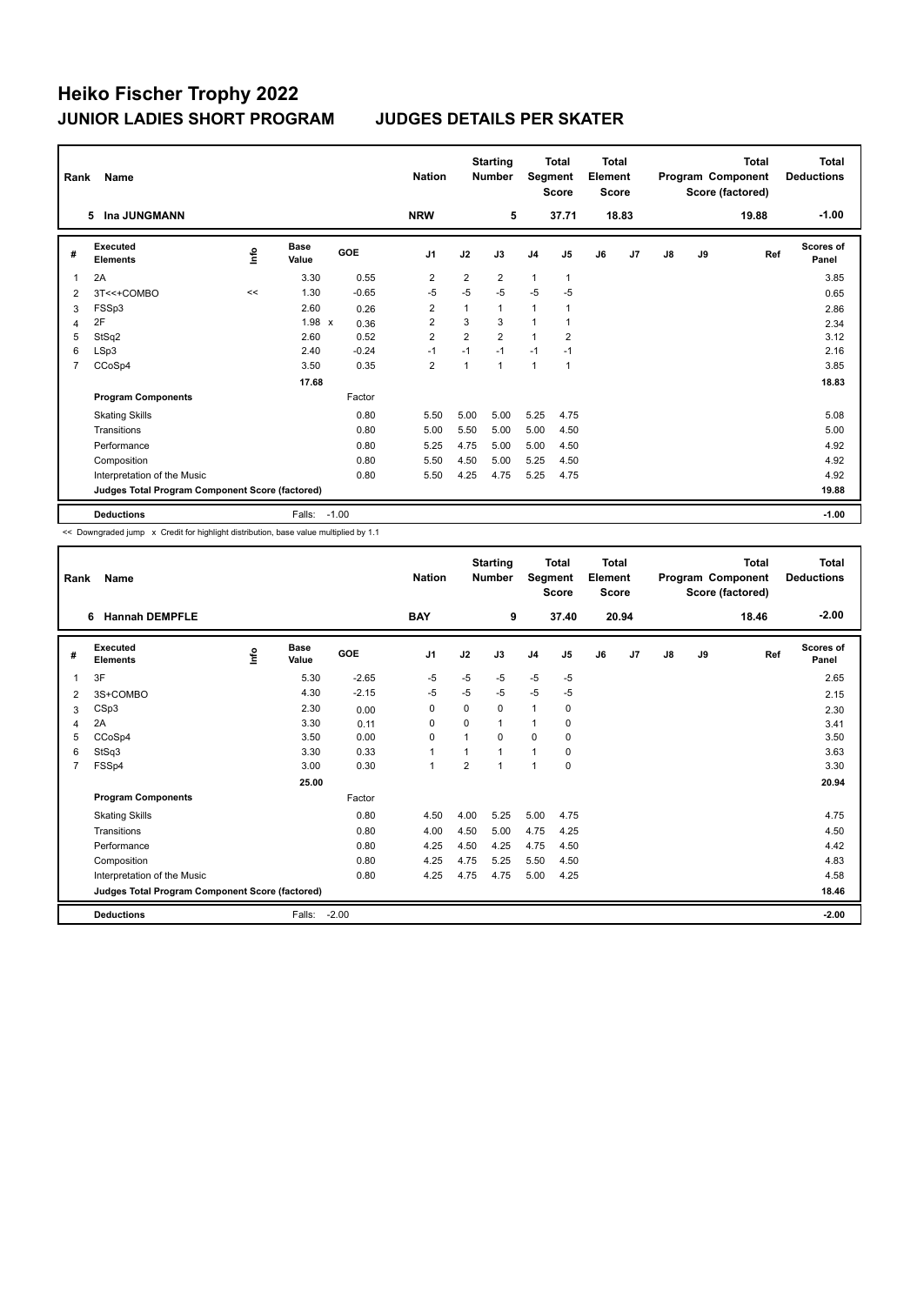| Rank | Name                                            |                     |                      |         |                | <b>Starting</b><br><b>Nation</b><br><b>Number</b> |              | <b>Total</b><br>Segment<br><b>Score</b> |                | <b>Total</b><br>Element<br><b>Score</b> |       |               |    | <b>Total</b><br>Program Component<br>Score (factored) | <b>Total</b><br><b>Deductions</b> |
|------|-------------------------------------------------|---------------------|----------------------|---------|----------------|---------------------------------------------------|--------------|-----------------------------------------|----------------|-----------------------------------------|-------|---------------|----|-------------------------------------------------------|-----------------------------------|
|      | 7 Eva VLAD                                      |                     |                      |         | B-W            |                                                   | 8            |                                         | 34.42          |                                         | 17.40 |               |    | 17.02                                                 | 0.00                              |
| #    | Executed<br><b>Elements</b>                     | <u>info</u>         | <b>Base</b><br>Value | GOE     | J <sub>1</sub> | J2                                                | J3           | J <sub>4</sub>                          | J <sub>5</sub> | J6                                      | J7    | $\mathsf{J}8$ | J9 | Ref                                                   | <b>Scores of</b><br>Panel         |
|      | 2A<                                             | $\hat{\phantom{a}}$ | 2.64                 | $-0.79$ | $-3$           | $-3$                                              | $-3$         | $-3$                                    | $-2$           |                                         |       |               |    |                                                       | 1.85                              |
| 2    | $2Lz+2T$                                        |                     | 3.40                 | 0.00    | 0              | $-1$                                              | $\mathbf 0$  | $\mathbf 0$                             | 0              |                                         |       |               |    |                                                       | 3.40                              |
| 3    | FSSp4                                           |                     | 3.00                 | 0.10    | 0              | 0                                                 | $\mathbf{1}$ | $\mathbf 0$                             | $\overline{1}$ |                                         |       |               |    |                                                       | 3.10                              |
| 4    | 2F                                              |                     | 1.80                 | 0.00    | 0              | 0                                                 | $-1$         | 0                                       | 0              |                                         |       |               |    |                                                       | 1.80                              |
| 5    | StSq3                                           |                     | 3.30                 | 0.00    | 0              | 0                                                 | $\Omega$     | 0                                       | 0              |                                         |       |               |    |                                                       | 3.30                              |
| 6    | CCoSp2                                          |                     | 2.50                 | 0.00    | 0              | $-1$                                              | $\Omega$     | $\mathbf 0$                             | 0              |                                         |       |               |    |                                                       | 2.50                              |
| 7    | LSp1                                            |                     | 1.50                 | $-0.05$ | $-1$           | 0                                                 | $\mathbf 0$  | $-1$                                    | $\pmb{0}$      |                                         |       |               |    |                                                       | 1.45                              |
|      |                                                 |                     | 18.14                |         |                |                                                   |              |                                         |                |                                         |       |               |    |                                                       | 17.40                             |
|      | <b>Program Components</b>                       |                     |                      | Factor  |                |                                                   |              |                                         |                |                                         |       |               |    |                                                       |                                   |
|      | <b>Skating Skills</b>                           |                     |                      | 0.80    | 4.25           | 4.50                                              | 4.00         | 4.50                                    | 4.25           |                                         |       |               |    |                                                       | 4.33                              |
|      | Transitions                                     |                     |                      | 0.80    | 4.00           | 4.25                                              | 4.00         | 4.25                                    | 4.25           |                                         |       |               |    |                                                       | 4.17                              |
|      | Performance                                     |                     |                      | 0.80    | 4.00           | 4.25                                              | 3.75         | 4.25                                    | 4.25           |                                         |       |               |    |                                                       | 4.17                              |
|      | Composition                                     |                     |                      | 0.80    | 4.25           | 4.50                                              | 3.75         | 4.50                                    | 4.50           |                                         |       |               |    |                                                       | 4.42                              |
|      | Interpretation of the Music                     |                     |                      | 0.80    | 4.25           | 4.00                                              | 3.75         | 4.50                                    | 4.25           |                                         |       |               |    |                                                       | 4.17                              |
|      | Judges Total Program Component Score (factored) |                     |                      |         |                |                                                   |              |                                         |                |                                         |       |               |    |                                                       | 17.02                             |
|      | <b>Deductions</b>                               |                     |                      |         |                |                                                   |              |                                         |                |                                         |       |               |    |                                                       | 0.00                              |

< Under-rotated jump

| Rank           | Name                                            |                          |                      |         | <b>Nation</b>  |                | <b>Starting</b><br><b>Total</b><br>Segment<br><b>Number</b><br><b>Score</b> |                | Total<br>Element<br><b>Score</b> |    | Program Component |    | <b>Total</b><br>Score (factored) | <b>Total</b><br><b>Deductions</b> |                           |
|----------------|-------------------------------------------------|--------------------------|----------------------|---------|----------------|----------------|-----------------------------------------------------------------------------|----------------|----------------------------------|----|-------------------|----|----------------------------------|-----------------------------------|---------------------------|
|                | Zoe TRAFELA<br>8                                |                          |                      |         | <b>BAY</b>     |                | $\overline{2}$                                                              |                | 34.17                            |    | 16.89             |    |                                  | 17.28                             | 0.00                      |
| #              | <b>Executed</b><br><b>Elements</b>              | lnfo                     | <b>Base</b><br>Value | GOE     | J <sub>1</sub> | J2             | J3                                                                          | J <sub>4</sub> | J5                               | J6 | J7                | J8 | J9                               | Ref                               | <b>Scores of</b><br>Panel |
| 1              | $3S<<+2T<<$                                     | <<                       | 1.70                 | $-0.65$ | $-5$           | $-5$           | $-5$                                                                        | $-5$           | $-4$                             |    |                   |    |                                  |                                   | 1.05                      |
| $\overline{2}$ | 2A<                                             | $\overline{\phantom{0}}$ | 2.64                 | $-0.62$ | $-2$           | $-2$           | $-3$                                                                        | $-3$           | $-1$                             |    |                   |    |                                  |                                   | 2.02                      |
| 3              | CCoSp4                                          |                          | 3.50                 | 0.12    | 0              | $\overline{2}$ | 0                                                                           | 0              | 1                                |    |                   |    |                                  |                                   | 3.62                      |
| 4              | StSq2                                           |                          | 2.60                 | 0.17    | $\Omega$       | 1              | 1                                                                           | $\Omega$       | 1                                |    |                   |    |                                  |                                   | 2.77                      |
| 5              | FSSp3                                           |                          | 2.60                 | 0.00    | $\Omega$       | 0              | 0                                                                           | $\mathbf 0$    | 0                                |    |                   |    |                                  |                                   | 2.60                      |
| 6              | 2F                                              |                          | $1.98 \times$        | 0.06    | $\Omega$       | 0              | $\Omega$                                                                    | $\mathbf{1}$   |                                  |    |                   |    |                                  |                                   | 2.04                      |
| $\overline{7}$ | LSp4                                            |                          | 2.70                 | 0.09    | 0              | 0              | 1                                                                           | $\mathbf 0$    | 1                                |    |                   |    |                                  |                                   | 2.79                      |
|                |                                                 |                          | 17.72                |         |                |                |                                                                             |                |                                  |    |                   |    |                                  |                                   | 16.89                     |
|                | <b>Program Components</b>                       |                          |                      | Factor  |                |                |                                                                             |                |                                  |    |                   |    |                                  |                                   |                           |
|                | <b>Skating Skills</b>                           |                          |                      | 0.80    | 4.50           | 4.75           | 4.25                                                                        | 4.50           | 4.25                             |    |                   |    |                                  |                                   | 4.42                      |
|                | Transitions                                     |                          |                      | 0.80    | 4.00           | 4.75           | 4.00                                                                        | 4.25           | 4.25                             |    |                   |    |                                  |                                   | 4.17                      |
|                | Performance                                     |                          |                      | 0.80    | 4.00           | 4.75           | 4.00                                                                        | 4.25           | 4.50                             |    |                   |    |                                  |                                   | 4.25                      |
|                | Composition                                     |                          |                      | 0.80    | 4.25           | 4.50           | 4.00                                                                        | 4.50           | 4.50                             |    |                   |    |                                  |                                   | 4.42                      |
|                | Interpretation of the Music                     |                          |                      | 0.80    | 4.25           | 4.50           | 4.00                                                                        | 4.25           | 4.50                             |    |                   |    |                                  |                                   | 4.33                      |
|                | Judges Total Program Component Score (factored) |                          |                      |         |                |                |                                                                             |                |                                  |    |                   |    |                                  |                                   | 17.28                     |
|                | <b>Deductions</b>                               |                          |                      |         |                |                |                                                                             |                |                                  |    |                   |    |                                  |                                   | 0.00                      |

< Under-rotated jump << Downgraded jump x Credit for highlight distribution, base value multiplied by 1.1